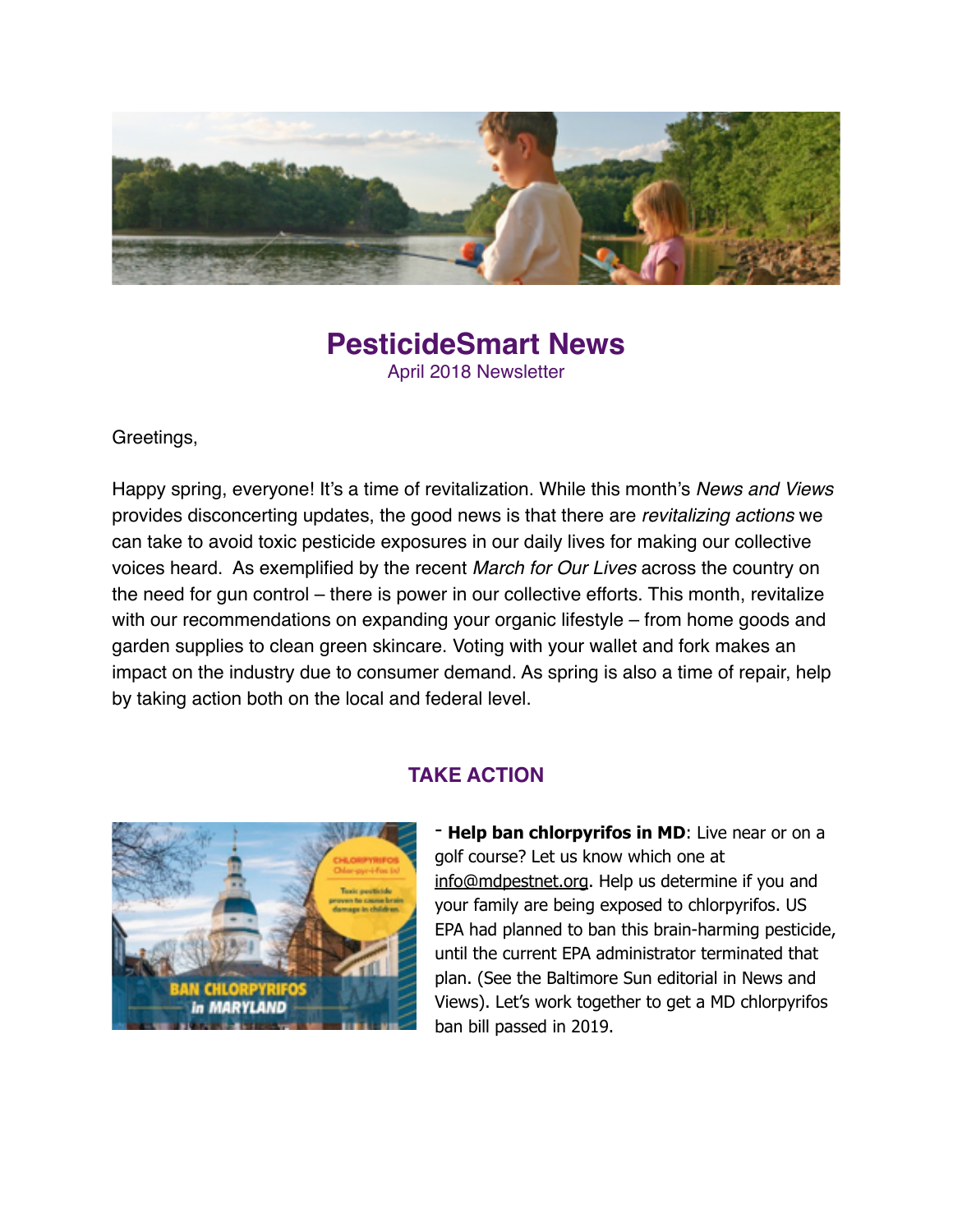#### *National*



-**Stand with farmers against the Monsanto/Bayer merger**. Tell Department of Justice officials to stop this mega-merger that's bad for farming and our food supply [here](https://mdpestnet.us12.list-manage.com/track/click?u=dcf08b5ef315f2faae2ed89b7&id=6ad87d193c&e=f5232c3d36).



- **Tell your Senators: Don't put a Dow/DuPont lawyer in charge of cleaning up Dow's toxic waste dumps!** [Read more.](https://mdpestnet.us12.list-manage.com/track/click?u=dcf08b5ef315f2faae2ed89b7&id=730d6dbeed&e=f5232c3d36)

#### *Want to volunteer? Email [info@mdpestnet.org](mailto:info@mdpestnet.org)*



Vote with Your Wallet, Vote with Your Fork



- **Under the Canopy has sustainable, affordable home goods (bed, bath & baby products)**, check them out [here.](https://mdpestnet.us12.list-manage.com/track/click?u=dcf08b5ef315f2faae2ed89b7&id=5b13cb70e2&e=f5232c3d36)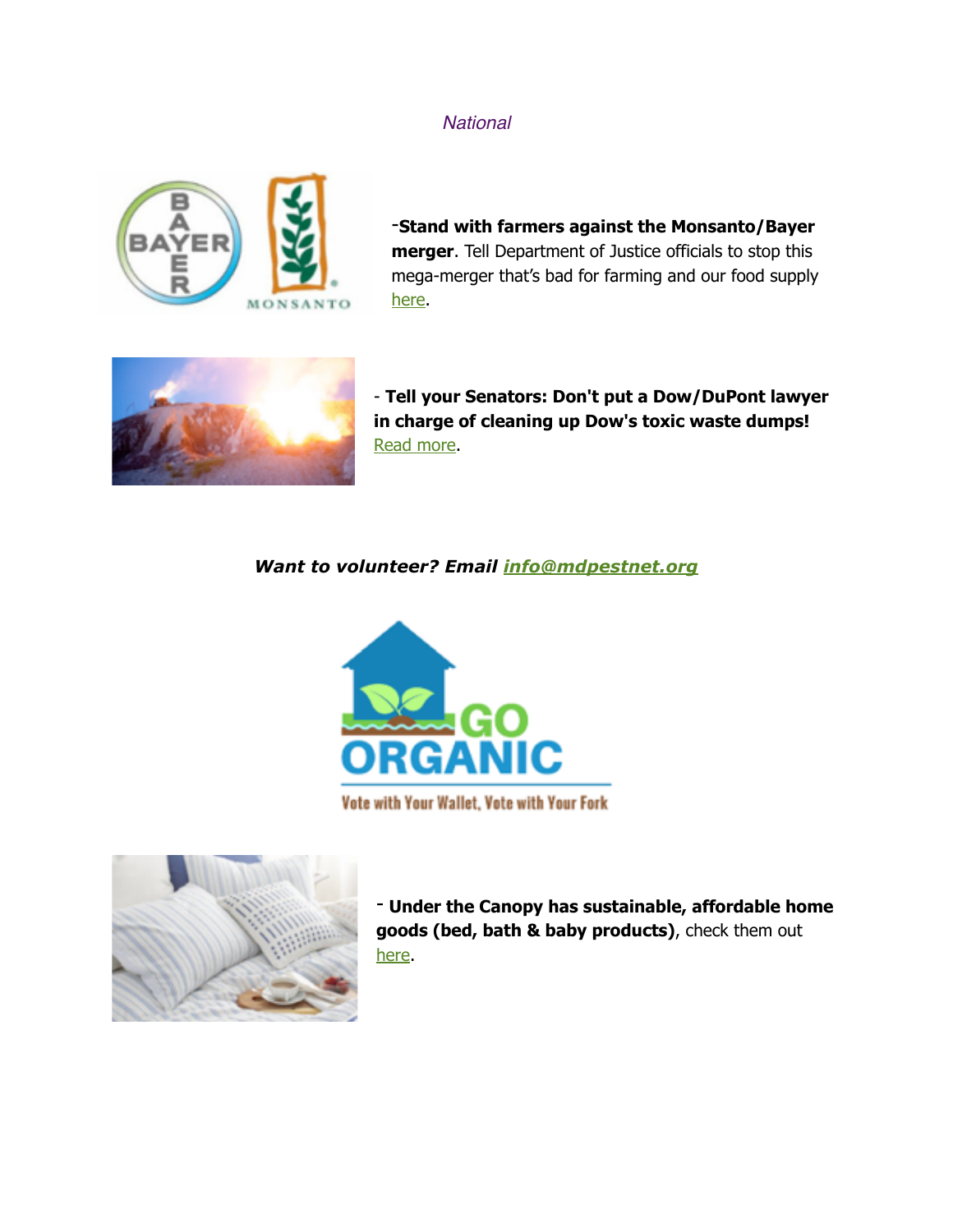

- It's almost Spring! **Take a look at Arbico Organics for your garden needs** – from beneficial insects, fertilizers, pest and weed management products, supplies and more – [here](https://mdpestnet.us12.list-manage.com/track/click?u=dcf08b5ef315f2faae2ed89b7&id=621096766a&e=f5232c3d36).



- **Looking for Organic Skin Care Brands that have been reviewed for 2018?** [Check here.](https://mdpestnet.us12.list-manage.com/track/click?u=dcf08b5ef315f2faae2ed89b7&id=372f4ba86a&e=f5232c3d36)

*For information on other organic products, organic food on a budget, books, reports and fact sheets and interesting profiles on people and businesses leading the wa[y on organic lifestyle products and food,](https://mdpestnet.us12.list-manage.com/track/click?u=dcf08b5ef315f2faae2ed89b7&id=3cf6fa46ed&e=f5232c3d36) visit the Go Organic website.*

### **OTHER NEWS & VIEWS**



- **Baltimore Sun 3.19.18 editorial: Maryland lawmakers go buggy over lanternflies:** "...A lot of insecticides can kill the spotted lanternfly that carry less risk... Could it be that the real threat lawmakers are worried about is the loss of campaign donations from those associated with the chemical's manufacturer [DowAgroSciences or the customers who rely on it?" Read](https://mdpestnet.us12.list-manage.com/track/click?u=dcf08b5ef315f2faae2ed89b7&id=cec338db10&e=f5232c3d36)  more.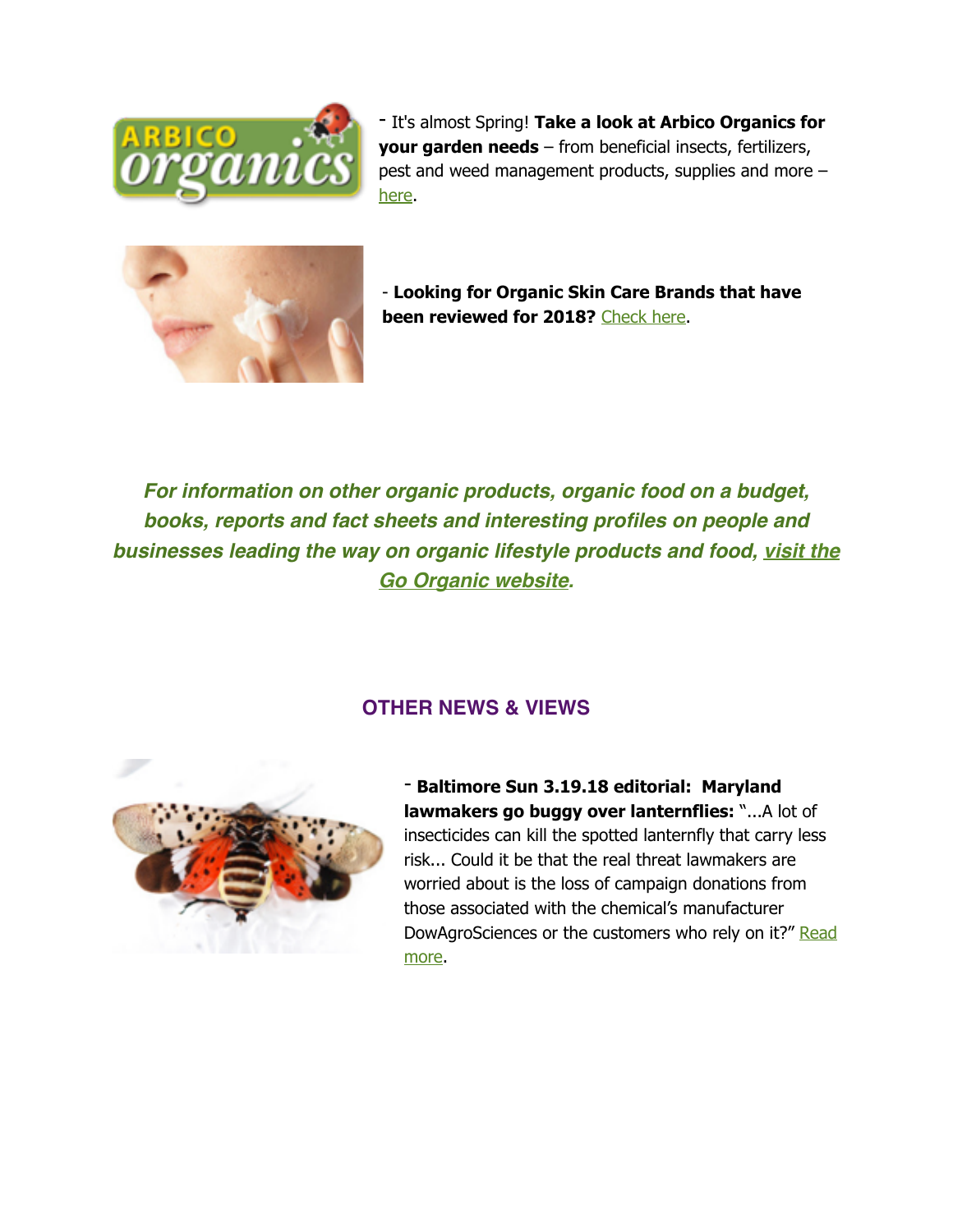

- **Baltimore Sun 3.16.18 Letter to the Editor: Don't use lanternfly as an excuse to permit dangerous pesticide.**  "Former American Academy of Pediatrics President Dr. Fernando Stein said that chlorpyrifos is 'unambiguously dangerous and should be banned from use.'... There is simply no justification for this dangerous pesticide to be used in Maryland or elsewhere." [Read more.](https://mdpestnet.us12.list-manage.com/track/click?u=dcf08b5ef315f2faae2ed89b7&id=d0495cad76&e=f5232c3d36)



- **Glyphosate residues discovered in almond milk, bread and veggie burgers. [Read more.](https://mdpestnet.us12.list-manage.com/track/click?u=dcf08b5ef315f2faae2ed89b7&id=a22d68fccd&e=f5232c3d36)** 



- **New study links glyphosate to shortened pregnancy**  lengths in American women. **[Read more](https://mdpestnet.us12.list-manage.com/track/click?u=dcf08b5ef315f2faae2ed89b7&id=ff694fd1ce&e=f5232c3d36).** 



- **New research links bee-killing neonicotinoid [pesticides to breast cancer and harm to fetuses.](https://mdpestnet.us12.list-manage.com/track/click?u=dcf08b5ef315f2faae2ed89b7&id=628d253e78&e=f5232c3d36)** Read more.

*Help the Maryland Pesticide Education Network continue to protect our babies, bees and the Bay.*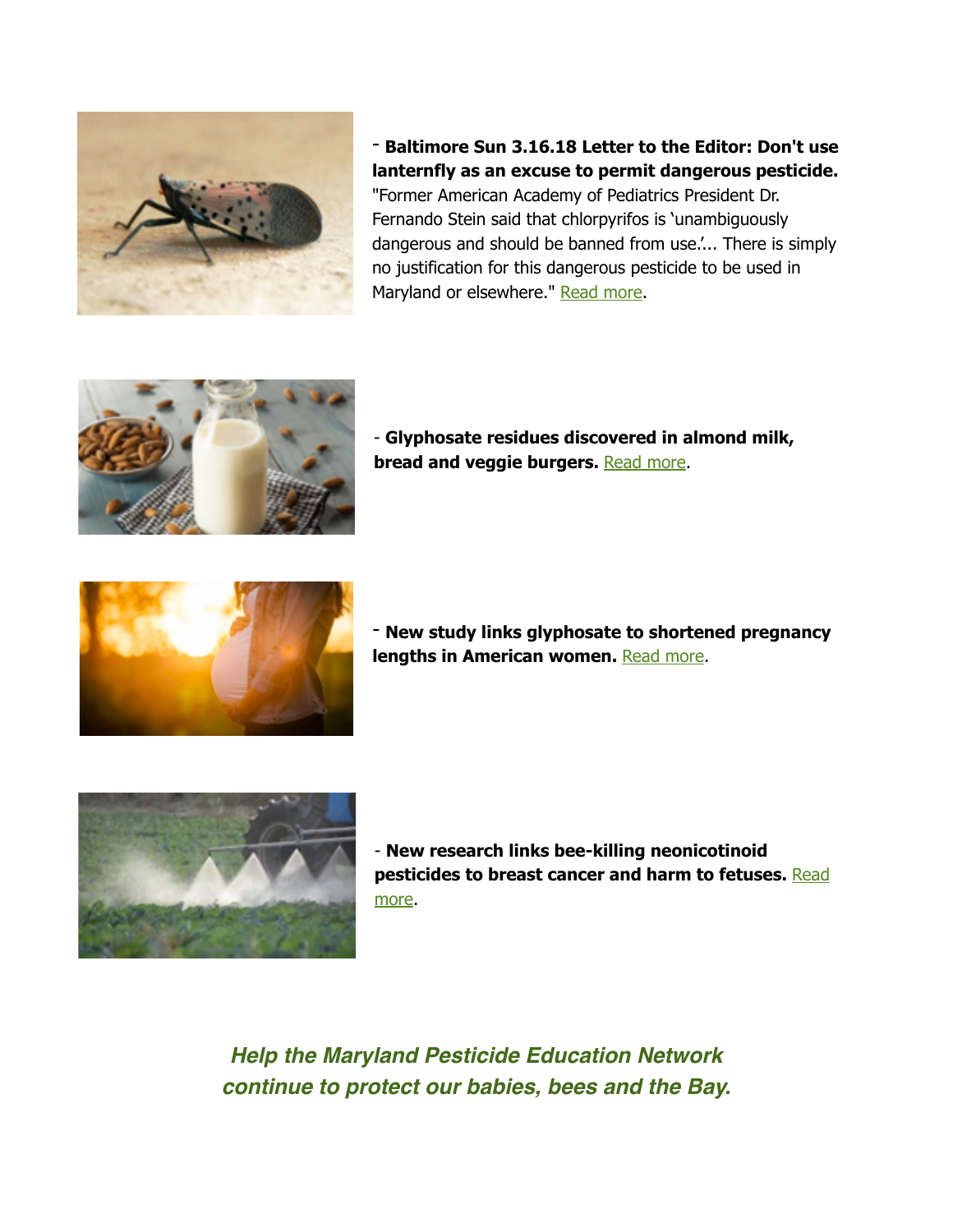# **[DONATE](https://mdpestnet.us12.list-manage.com/track/click?u=dcf08b5ef315f2faae2ed89b7&id=b655b03407&e=f5232c3d36)**

## **POLLINATOR/BEE BUZZ**



- **Catastrophe: France's bird population collapses due to pesticides.** Dozens of species have seen their numbers decline, in some cases by two-thirds, because insects they feed on have disappeared. [Read more.](http://www.apple.com)



- **Pollinator-friendly seeds and nursery directory**: Growing plants to protect butterflies, birds and other pollinators. [Read more](https://mdpestnet.us12.list-manage.com/track/click?u=dcf08b5ef315f2faae2ed89b7&id=e148b75a1d&e=f5232c3d36).

### **TIPS FOR HEALTHY LIVING**



- **Planning a sustainable wedding:** When Fair Farms founder, Betsy Nicholas, began planning her wedding, she committed to supporting local and sustainable farms and businesses and to not create excess waste that ended up in a landfill. [Read more](https://mdpestnet.us12.list-manage.com/track/click?u=dcf08b5ef315f2faae2ed89b7&id=58fe1ec1d1&e=f5232c3d36).



- **Six sustainable products for starting your Spring seeds. [Read more](https://mdpestnet.us12.list-manage.com/track/click?u=dcf08b5ef315f2faae2ed89b7&id=6fcde44f48&e=f5232c3d36).**